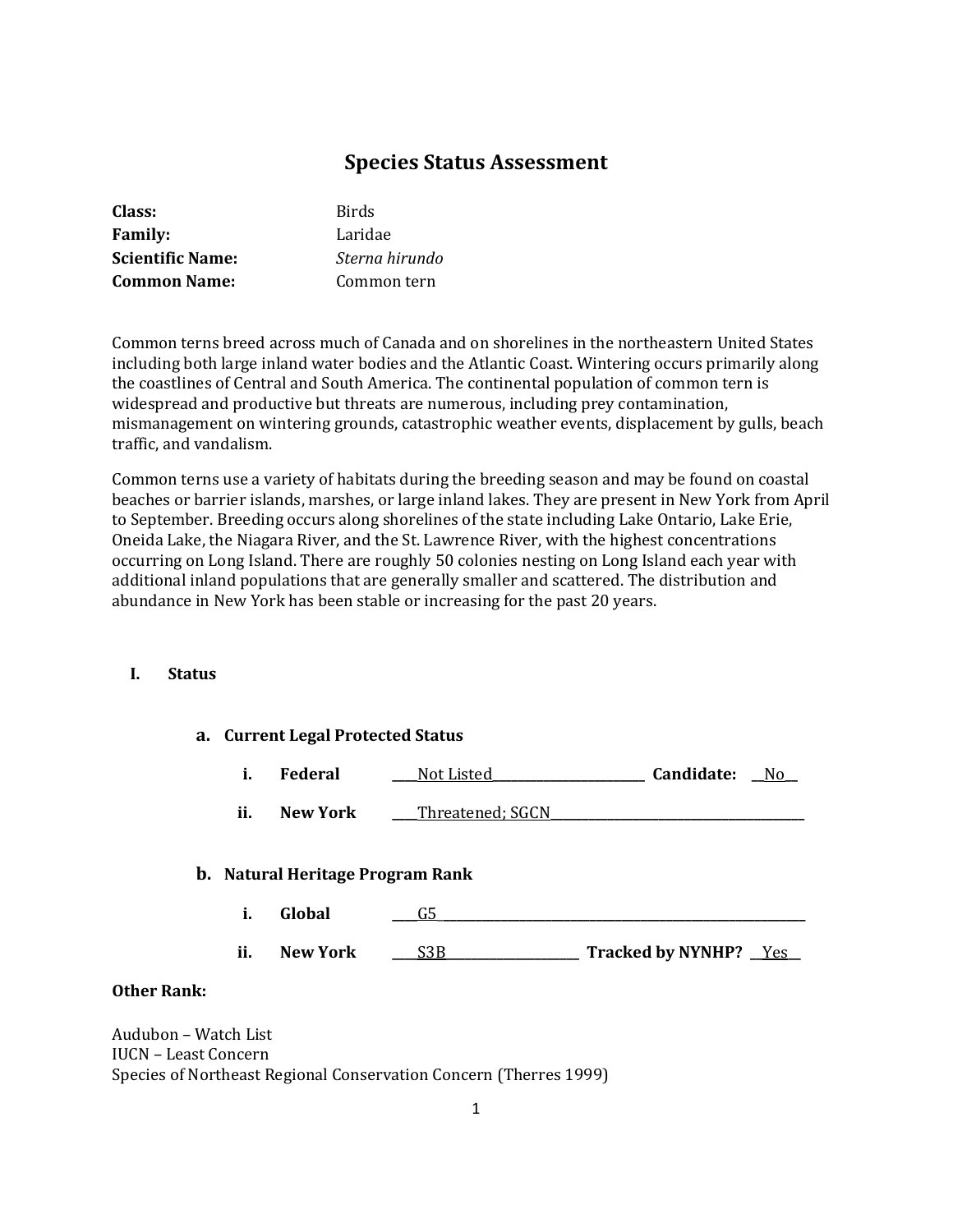### **Status Discussion:**

Common tern is a locally abundant breeder and migrant on Long Island, and less numerous in the interior, breeding locally in the vicinity of the Niagara River, the St. Lawrence River, and Lake Ontario. Common tern is ranked as Vulnerable in New York, Massachusetts, Connecticut, and New Jersey. It is ranked as Critically Imperiled in Vermont.

## **II. Abundance and Distribution Trends**

**a. North America**

**b**.

| i. Abundance                                                                                   |        |         |
|------------------------------------------------------------------------------------------------|--------|---------|
| ___ declining <u>X</u> increasing ____ stable ____ unknown                                     |        |         |
| ii. Distribution:                                                                              |        |         |
| ___ declining <u>X</u> increasing ____ stable ____ unknown<br>Time frame considered: 1999-2009 |        |         |
|                                                                                                |        |         |
| Regional                                                                                       |        |         |
| i. Abundance                                                                                   |        |         |
|                                                                                                |        |         |
| ii. Distribution:                                                                              |        |         |
| $\equiv$ declining $X$ increasing                                                              | stable | unknown |

**Regional Unit Considered: \_\_\_\_\_\_\_\_East\_\_\_\_\_\_\_\_\_\_\_\_\_\_\_\_\_\_\_\_\_\_\_\_\_\_\_\_\_\_\_\_\_\_\_\_\_\_\_\_ Time frame considered: \_\_\_\_\_\_\_\_\_\_\_1999-2009\_\_\_\_\_\_\_\_\_\_\_\_\_\_\_\_\_\_\_\_\_\_\_\_\_\_\_\_\_\_\_\_**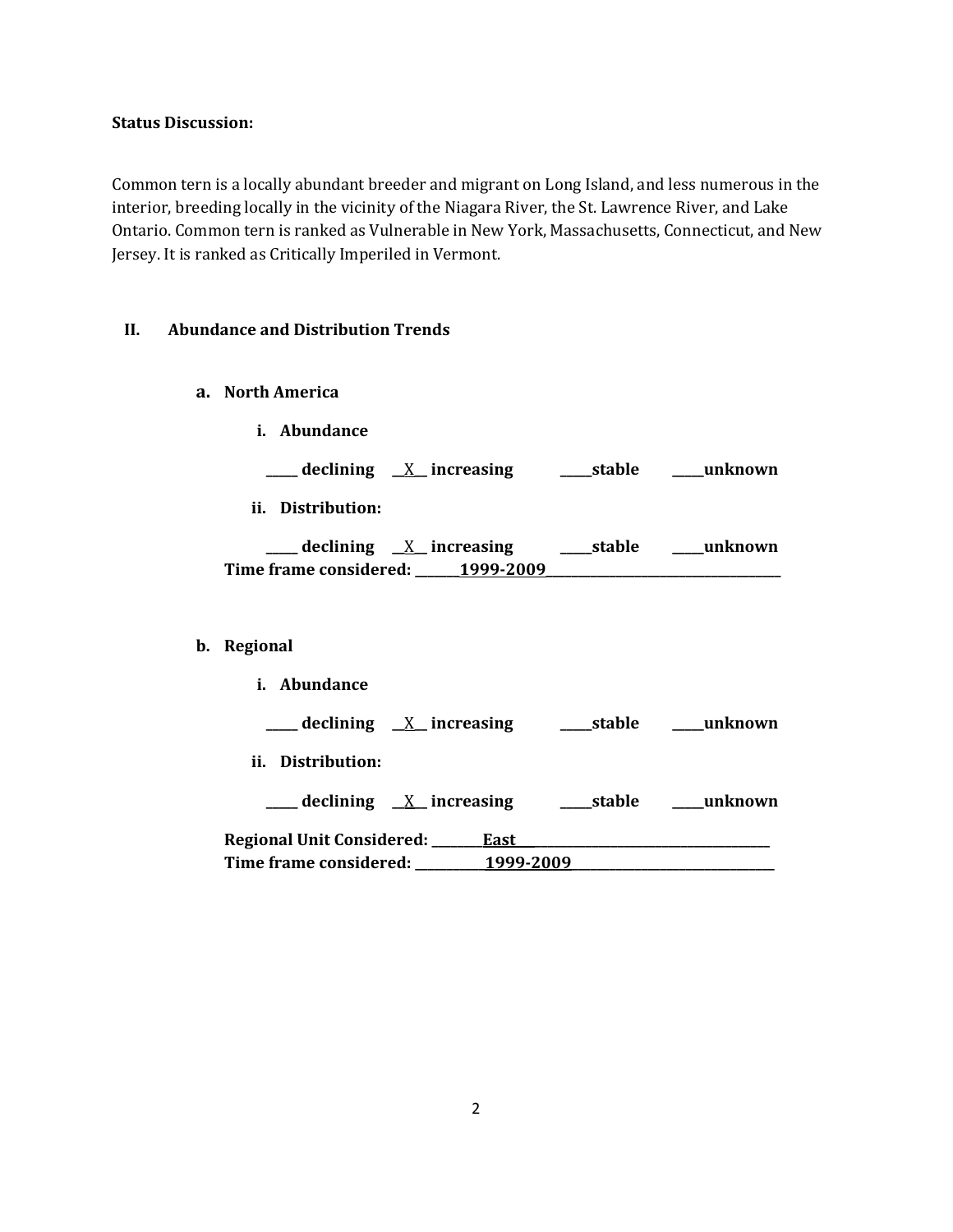**c. Adjacent States and Provinces**

| <b>CONNECTICUT</b>                                                                                             |                                                                    |              |
|----------------------------------------------------------------------------------------------------------------|--------------------------------------------------------------------|--------------|
| i. Abundance                                                                                                   |                                                                    |              |
|                                                                                                                | <u>X</u> declining ___ increasing ____ stable ___ unknown          |              |
| ii. Distribution:                                                                                              |                                                                    |              |
|                                                                                                                | $\underline{X}$ declining ___ increasing ______stable _____unknown |              |
| Time frame considered: Not specified Times and the constant of the series of the series of the series of the s |                                                                    |              |
|                                                                                                                |                                                                    |              |
|                                                                                                                | MASSACHUSETTS Not Present _________ No data ______                 |              |
| i. Abundance                                                                                                   |                                                                    |              |
|                                                                                                                | ___ declining <u>X</u> increasing ___ stable ___ unknown           |              |
| ii. Distribution:                                                                                              |                                                                    |              |
|                                                                                                                | ___ declining <u>X</u> increasing ____ stable ____ unknown         |              |
|                                                                                                                |                                                                    |              |
|                                                                                                                |                                                                    |              |
|                                                                                                                | NEW JERSEY Not Present _________ No data ______                    |              |
| i. Abundance                                                                                                   |                                                                    |              |
|                                                                                                                |                                                                    |              |
|                                                                                                                |                                                                    |              |
| ii. Distribution:                                                                                              |                                                                    |              |
|                                                                                                                | <u>X</u> declining ____increasing _______stable ____unknown        |              |
| Time frame considered: 1999-2009                                                                               |                                                                    |              |
| Listing Status: Special Concern (breeding only)                                                                |                                                                    | SGCN? __ Yes |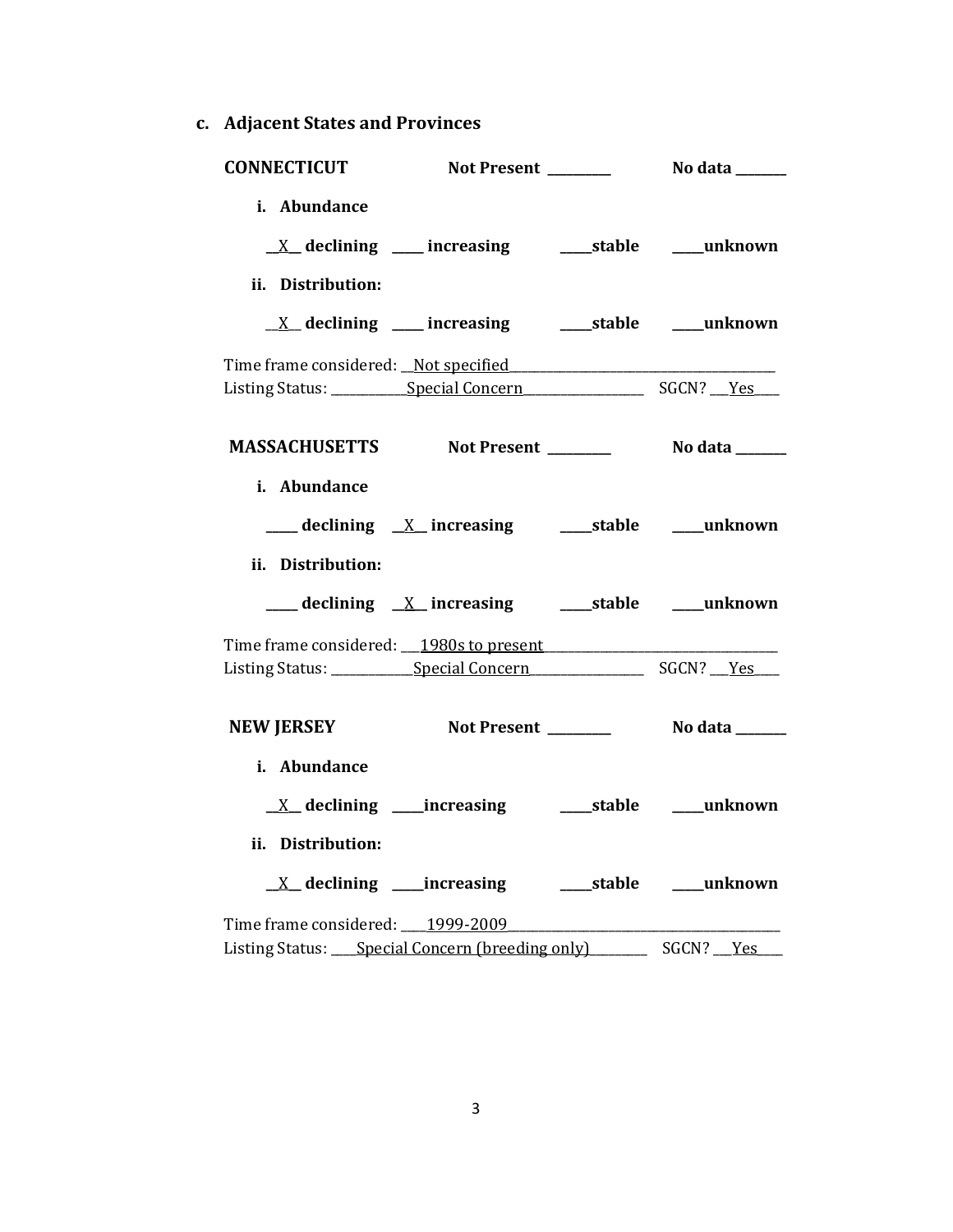| <b>ONTARIO</b>                            |                                                              |                |
|-------------------------------------------|--------------------------------------------------------------|----------------|
| i. Abundance                              |                                                              |                |
|                                           |                                                              |                |
| ii. Distribution:                         |                                                              |                |
|                                           | <u>X</u> declining ____increasing ______stable ____unknown   |                |
| Time frame considered: 1999-2009          |                                                              |                |
|                                           |                                                              |                |
| PENNSYLVANIA Not Present X                |                                                              | No data $\_\_$ |
| <b>QUEBEC</b>                             |                                                              |                |
| i. Abundance                              |                                                              |                |
|                                           |                                                              |                |
| ii. Distribution:                         |                                                              |                |
|                                           |                                                              |                |
|                                           |                                                              |                |
|                                           |                                                              |                |
| <b>VERMONT</b>                            |                                                              |                |
| i. Abundance                              |                                                              |                |
|                                           | ____ declining __X__ increasing ________stable ______unknown |                |
| ii. Distribution:                         |                                                              |                |
|                                           |                                                              |                |
| Time frame considered: 1976-81 to 2003-07 |                                                              |                |
|                                           |                                                              |                |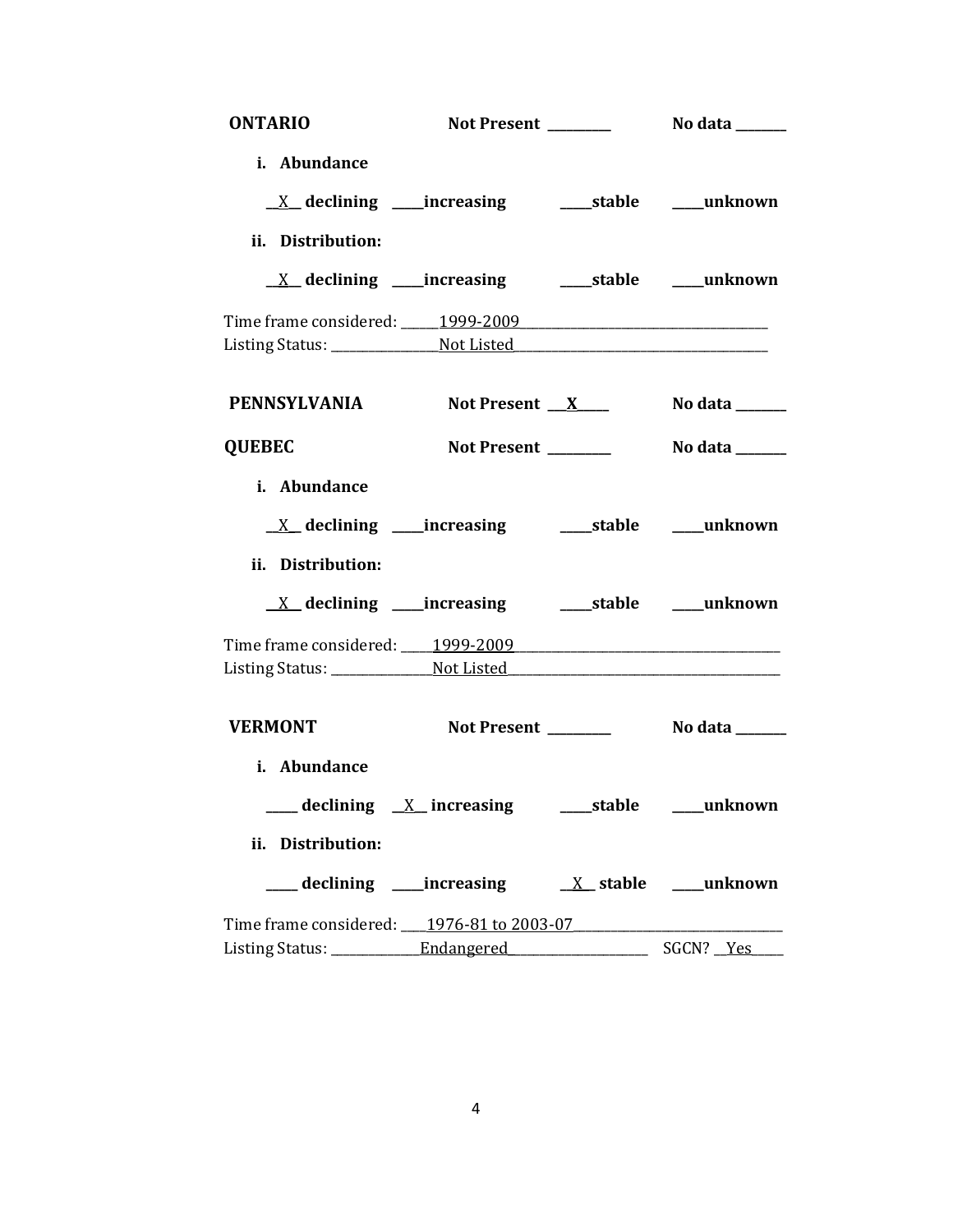| d. New York                               |  | No data            |
|-------------------------------------------|--|--------------------|
| <i>i.</i> Abundance                       |  |                    |
| ____ declining _____increasing            |  | $X$ stable unknown |
| ii. Distribution:                         |  |                    |
| ____ declining _____ increasing           |  | $X$ stable unknown |
| Time frame considered: 1980-85 to 2000-05 |  |                    |

## **Monitoring in New York.**

A three-year pilot study of the National Marshbird Monitoring Program was conducted from 2009- 2011 at selected wetlands across the state. Surveys continued in 2012. In addition, the Marsh Monitoring Program through Bird Studies Canada has long term marsh bird monitoring routes in the Great Lakes Basin part of New York. The common tern is a target species in both of these survey protocols. NYSDEC or its contractors conduct annual nest counts of the inland colonies.

### **Trends Discussion:**

The statewide distribution has remained relatively stable since the first Breeding Bird Atlas (1980- 85) when confirmed nesting was documented in 68 blocks. During the second Breeding Bird Atlas (2000-05) confirmed nesting was documented in 77 blocks. Noteworthy since the 1980-85 Atlas are three new confirmed breeding records on the Hudson River in Westchester County and the continued effort by inland terns to make use of man-made nesting platforms (Richmond 2008). Inland populations expanded from 25 blocks during the first Atlas to 42 during the second (Richmond 2008). Year to year variation in numbers on Long Island is generally high. Numbers peaked with 27,270 pairs in 1987 and were at a low in 1995 of 17,442 pairs (Hays 1998, Sommers and Alfieri 1998).

The range in southern Great Lakes has contracted since 1960, but terns nested in all Great Lakes states except Indiana during 1990s (Cuthbert and Timmerman 2001).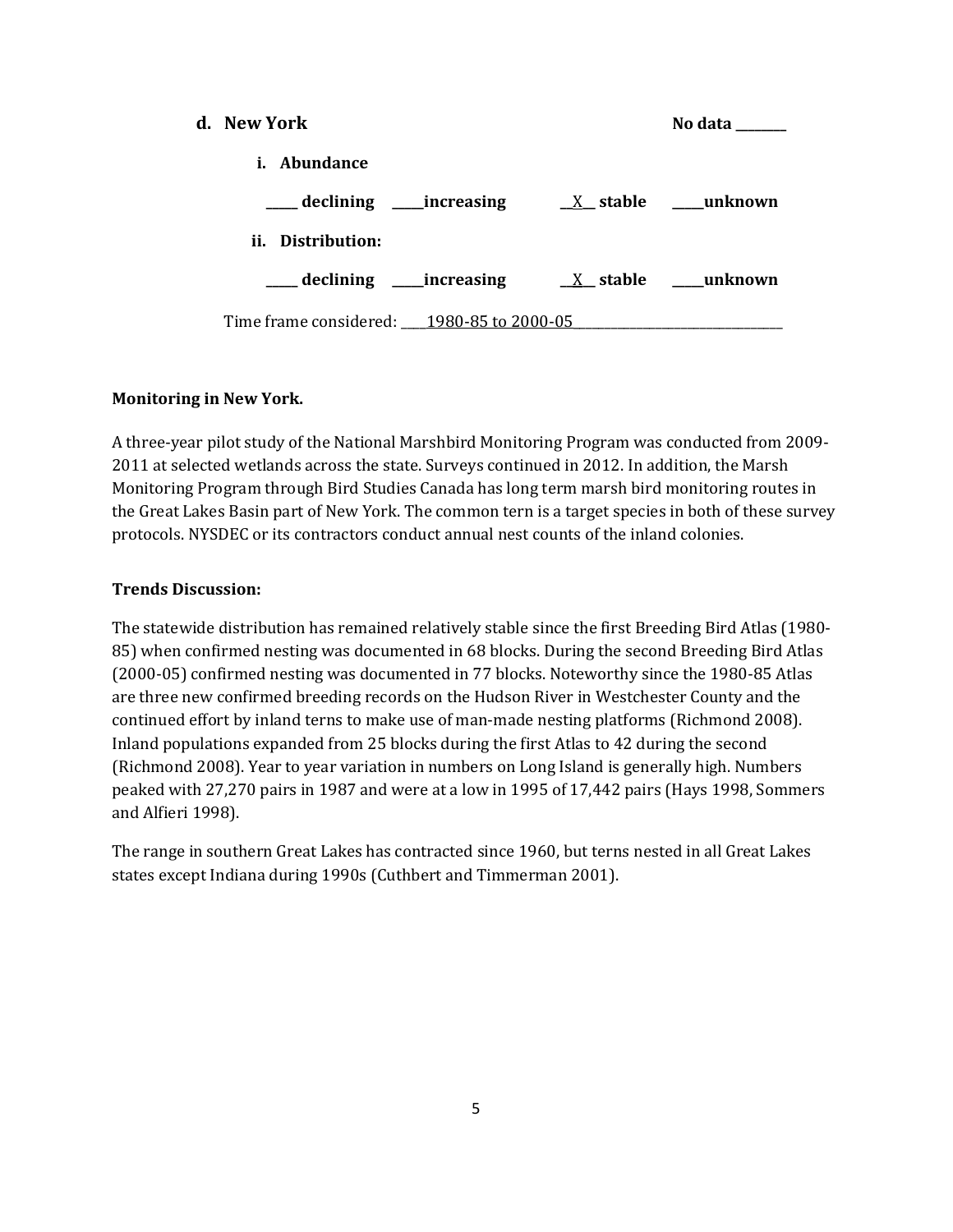

**Figure 1**: Distribution of common tern in North America (Birds of North America Online).



**Figure 2**: Occurrence of common tern in New York during the second Breeding Bird Atlas (left), and change in occurrence since the first Atlas (right) (McGowan and Corwin 2008).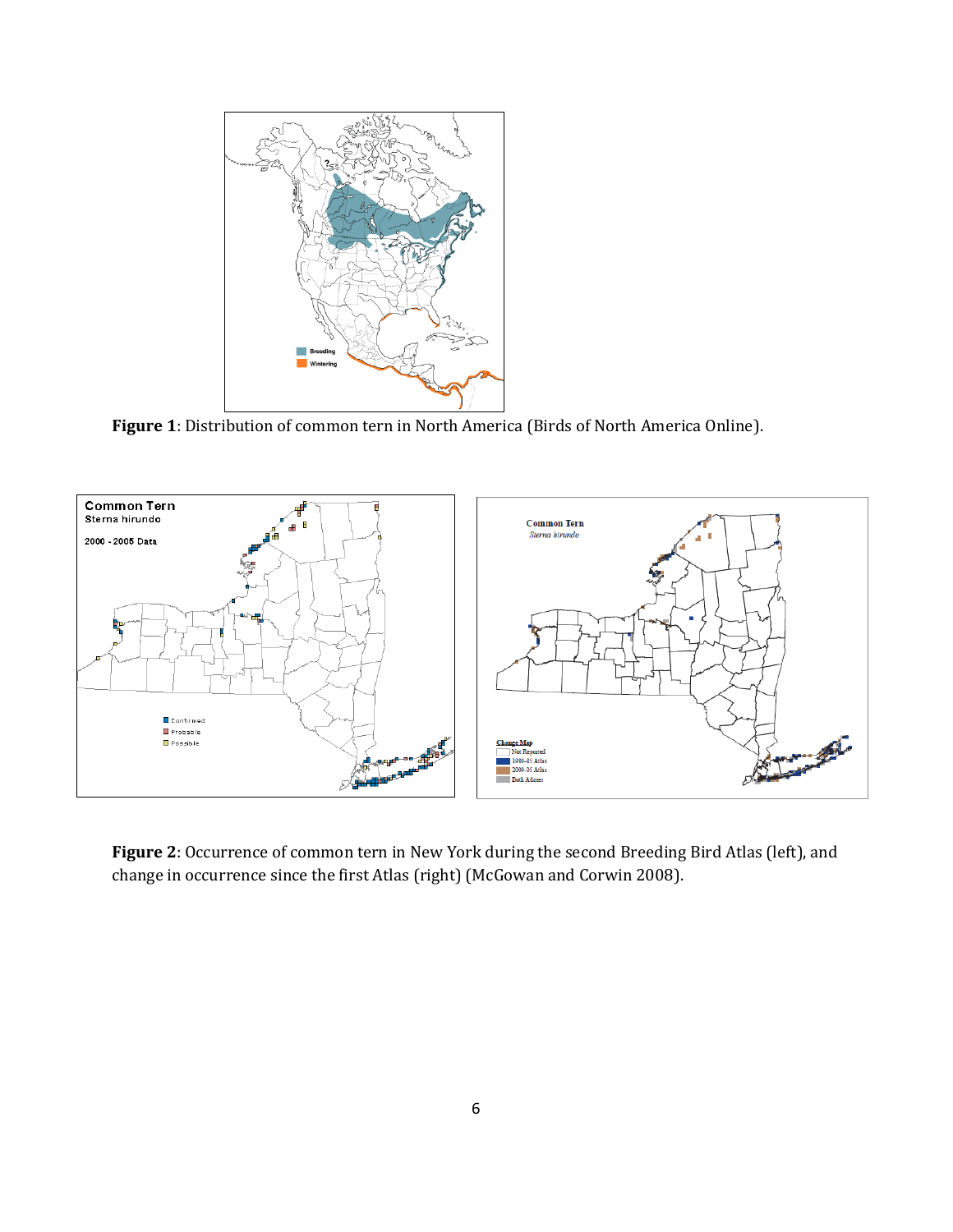

**Figure 3**: Conservation status of common tern in North America (NatureServe 2013).



**Figure 4**: Number of common tern breeding pairs in New York, 1994-2012 (Chip Hamilton, personal communication).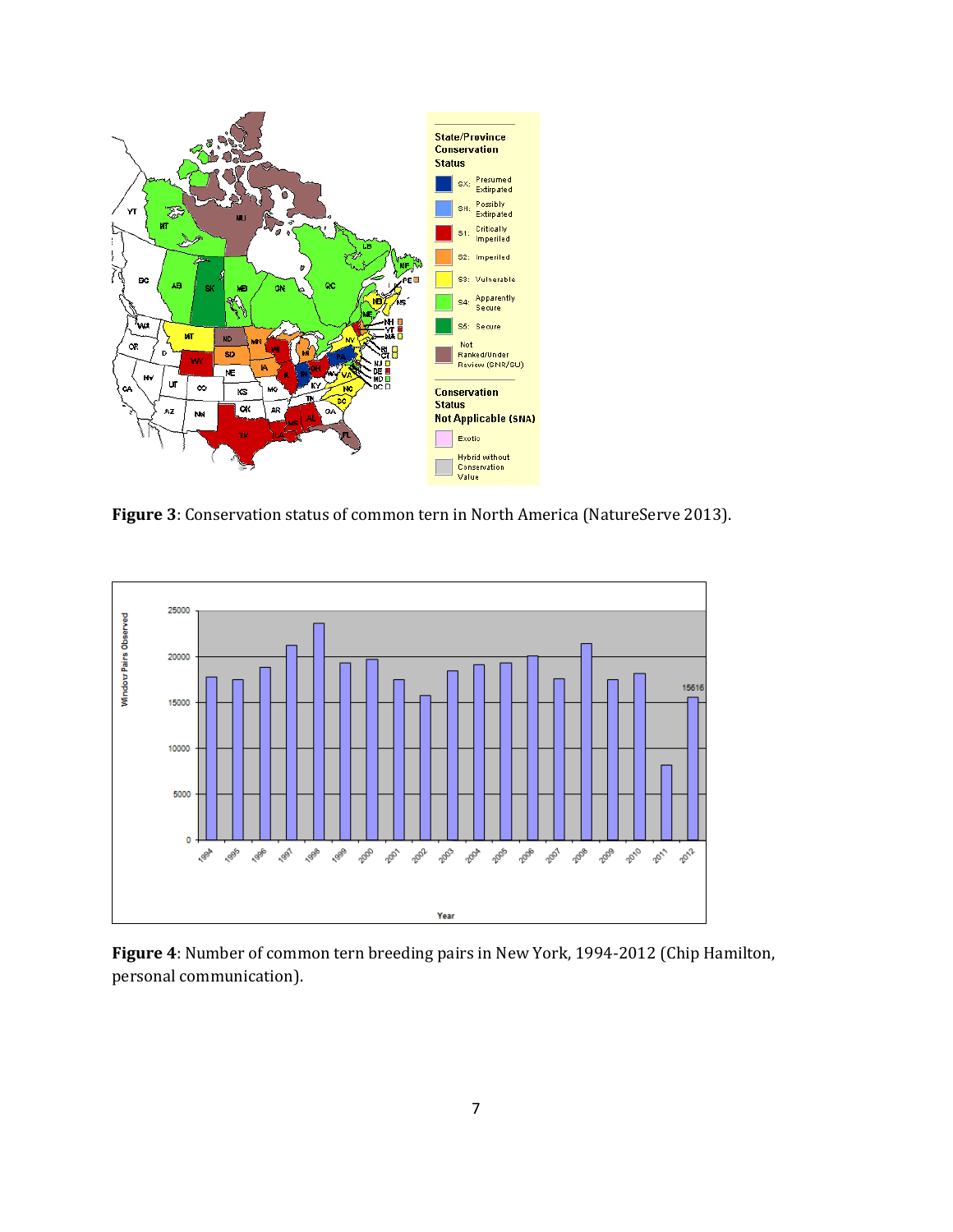## **III. New York Rarity, if known:**

| <b>Historic</b> | # of Animals | # of Locations | % of State |
|-----------------|--------------|----------------|------------|
| prior to 1970   |              |                |            |
| prior to 1980   |              |                |            |
| prior to 1990   |              | 122 blocks     |            |

### **Details of historic occurrence:**

The first Breeding Bird Atlas (1980-85) documented common tern in 122 survey blocks statewide (Andrle and Carroll 1988).

| <b>Current</b> | # of Animals | # of Locations | % of State |
|----------------|--------------|----------------|------------|
|                |              | 121 blocks     | $2\%$      |

## **Details of current occurrence:**

The second Breeding Bird Atlas (2000-05) documented common tern in 122 survey blocks statewide (McGowan and Corwin 2008); there was no significant change in occurrence in the past 20 years.

Four Important Bird Areas in upstate New York host more than 300 pairs of common terns. Buffalo Harbor is the largest, with 1,100 pairs. Seven IBAs on Long Island have more than 500 pairs. The largest is Great Gull Island with about 10,000 pairs.

# **New York's Contribution to Species North American Range:**

**Distribution** (percent of NY where species occurs) **Abundance** (within NY distribution)  $X = 0.5\%$   $X$  abundant

| $6 - 10%$ | common        |
|-----------|---------------|
| 11-25%    | fairly common |
| 26-50%    | uncommon      |
| $>50\%$   | rare          |

# **NY's Contribution to North American range**

- $X$  0-5%
- \_\_\_\_ 6-10%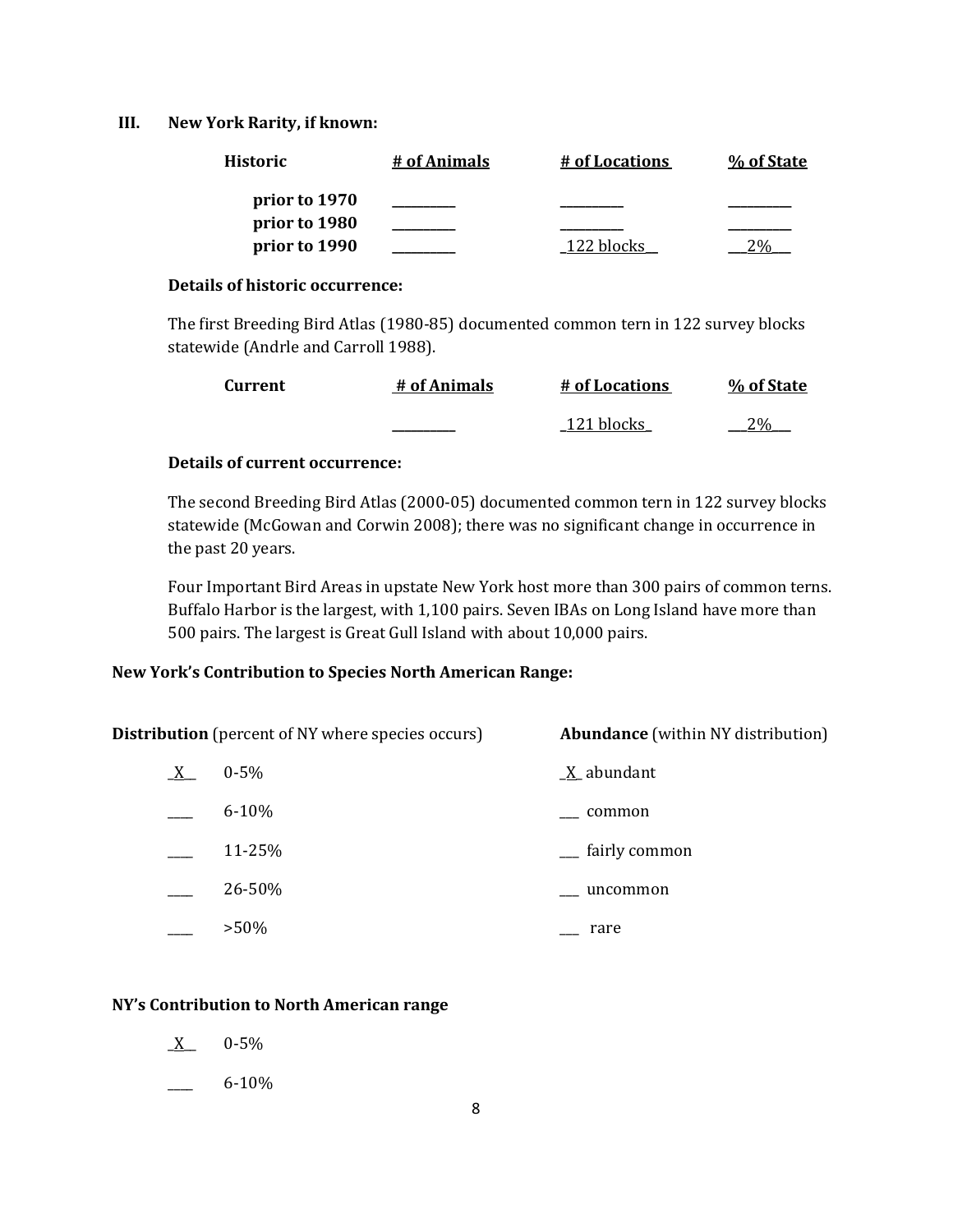- $\frac{11-25}{6}$
- $\frac{26-50\%}{26}$ 
	- $>50\%$

### **Classification of New York Range**

**\_\_\_\_\_ Core**

\_\_X\_\_\_ **Peripheral**

**\_\_\_\_\_ Disjunct**

**\_\_\_\_\_\_\_\_\_\_\_**

**Distance to core population:**

# **IV. Primary Habitat or Community Type:**

- **1.** Great Lakes Dune and Swale
- **2.** Maritime Dunes
- **3.** Freshwater Marsh
- **4.** Great Lakes Freshwater Estuary Marsh
- **5.** Estuarine, Freshwater Intertidal, Artificial Structure
- **6.** Marine Intertidal Gravel/Sand Beach
- **7**. Lake and River Shore/Beach

### **Habitat or Community Type Trend in New York:**

| $\underline{X}$ Declining          | <b>Stable</b> | <b>Increasing</b>  |              | <b>Unknown</b> |
|------------------------------------|---------------|--------------------|--------------|----------------|
| Time frame of decline/increase: __ |               | <u>Since 1970s</u> |              |                |
| <b>Habitat Specialist?</b>         |               | <b>Example SE</b>  | $\mathbf{X}$ | <b>No</b>      |
| <b>Indicator Species?</b>          |               | <b>Yes</b>         |              | N0             |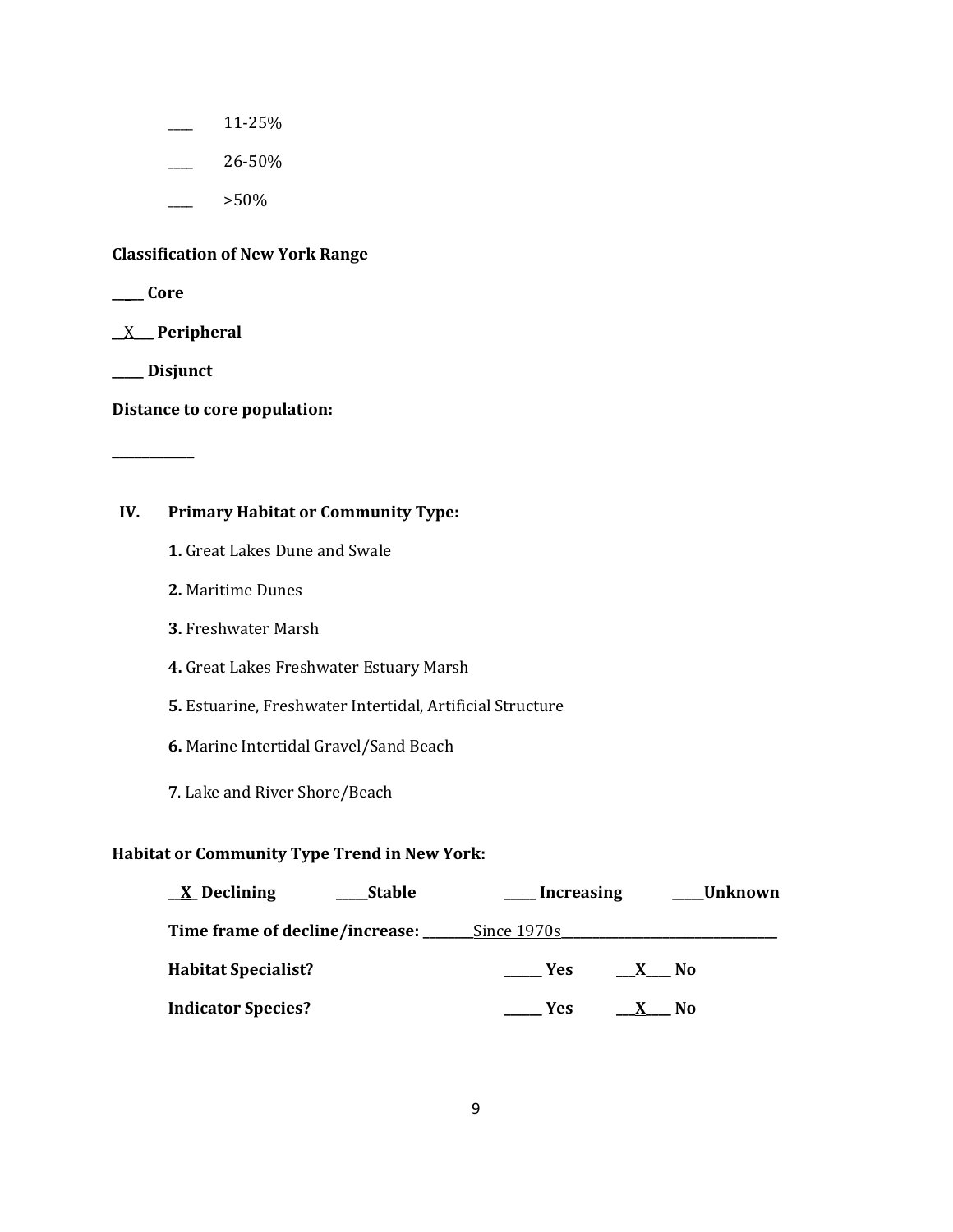#### **Habitat Discussion:**

Common terns use a variety of habitats and may be found on coastal beaches or barrier islands, marshes, or inland lakes (NatureServe 2011). They nest on sand, gravel, shell, or cobble in open areas with some scattered vegetation or other cover in which chicks can find shelter (Nisbet 2002). Selection of nesting locations may vary by habitat in different parts of the state. On two islands in Oneida Lake, Severinghaus (1982) found common terns selected dried grass as the nesting substrate over stony areas when available and these nests hatched significantly more young than nests located on stony substrate. The relatively recent discovery and apparent expansion into saltmarshes since the 1970s (Burger and Lesser 1978, Buckley and Buckley 1980) has led to some conjecture as to whether beaches are the preferred habitat on Long Island and human disturbance has forced common terns to nest in lower quality marsh habitat which is subject to increased flooding (Buckley and Buckley 2000).

On Lake Erie and the St. Lawrence and Niagara rivers, most of the common tern nest sites are on manmade structures including break waters, water intake structures, and navigation cells.

#### **V. New York Species Demographics and Life History**

- **\_\_X\_\_ Breeder in New York**
	- **\_\_X\_\_ Summer Resident**
	- **\_\_\_\_\_ Winter Resident**
	- **\_\_\_\_\_ Anadromous**

**\_\_\_\_\_ Non-breeder in New York**

- **\_\_\_\_\_ Summer Resident**
- **\_\_\_\_\_ Winter Resident**
- **\_\_\_\_\_ Catadromous**
- **\_\_\_\_\_ Migratory only**
- **\_\_\_\_\_Unknown**

#### **Species Demographics and Life History Discussion:**

Breeding occurs annually starting from 2-4 years of age, with most individuals breeding at 3 years of age. At breeding sites, the main cause of adult mortality is predation by peregrine falcon, great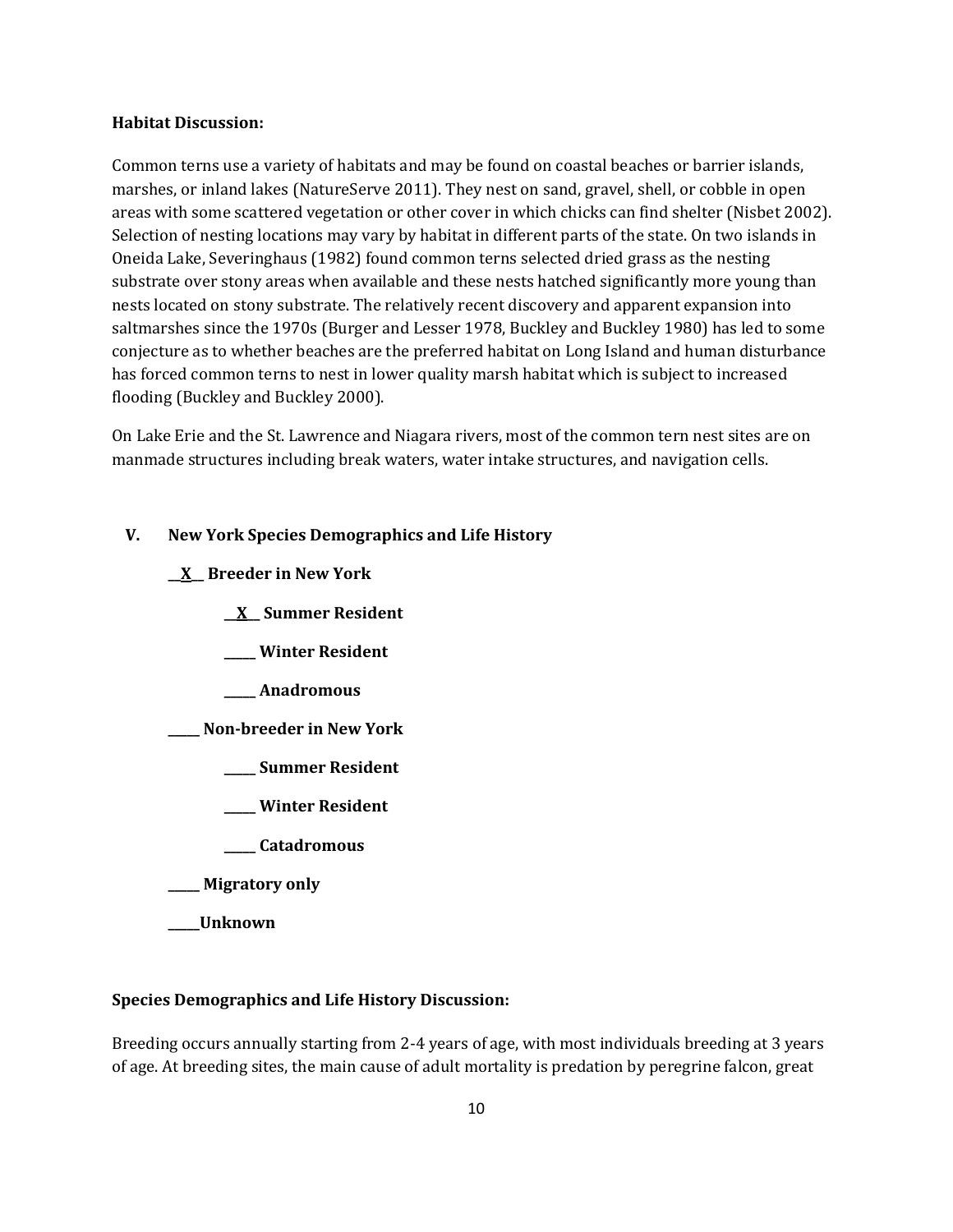horned owl, or mink. Nest predation occurs by fox, crow, raccoon, opossum, Norway rat, and American oystercatcher. Predation of chicks by feral cat, gull, raccoon, fox, and crow limits productivity of nesting birds. Also, ring-billed gulls and herring gulls compete for nest sites.

# **VI. Threats:**

Threats to common tern colonies include human disturbance, high predation rates from predators associated with human development (raccoons, cats), and flooding and habitat loss due to storms and rising sea-levels due to predicted global climate change (NatureServe 2011). In an assessment of vulnerability to predicted climate change conducted by the New York Natural Heritage Program, common tern was identified as a second-priority species whose sensitivity should be assessed in the future (Schlesinger et al. 2011).

Boating near saltmarsh islands and beach driving and recreation near barrier beach colonies can disturb nesting birds, leaving nests and young vulnerable to predation. Such human disturbances can result in increased egg and chick mortality, premature fledging, and reduced body mass or slower growth of nestlings (Veen 1977, Schreiber, Parsons and Burger 1982 *in* Burger 1998). Burger (1998) found that among different types of boats, personal watercraft elicited the strongest disturbance response by nesting common terns because of their ability to travel fast in shallow water.

Elevated levels of environmental toxins such as DDE, DDT, PCBs, mercury, lead, selenium, chromium, and cadmium have been found in common tern tissues, feathers and eggs in parts of their range (Hays and Risebrough 1972, Custer et al. 1986, Burger and Gochfeld 1988b, Burger et al. 1992, Bishop et al. 1992, Nisbet 2002). Common terns are particularly susceptible to the effects of DDE and DDT which can cause eggshell fragility and issues with embryo and chick growth and reproductive fitness in adults. Although concentrations of organochlorides like DDT, DDE, and PCBs affected common tern populations historically, concentrations were already declining when first reported in the 1960s and 70s (Bishop et al. 1992, Nisbet and Reynolds 1984, Nisbet 2002). Significant levels of DDE, high enough to reduce hatching success, persisted in common terns in some Great Lakes sites into the 1980s (Weseloh et al. 1989, Hoffman et al. 1993).

Displacement by herring gull and great black-backed gull has been an issue on coastal sites (Kress et al. 1983) and displacement by herring gull and ring-billed gull has been an issue on the Great Lakes (Courtney and Blokpoel 1983).

Rising sea levels are expected to inundate the coastal beaches, barrier islands, and mud flats that provide habitat for shorebirds; storm tides may inundate nests (North American Bird Conservation Initiative 2010).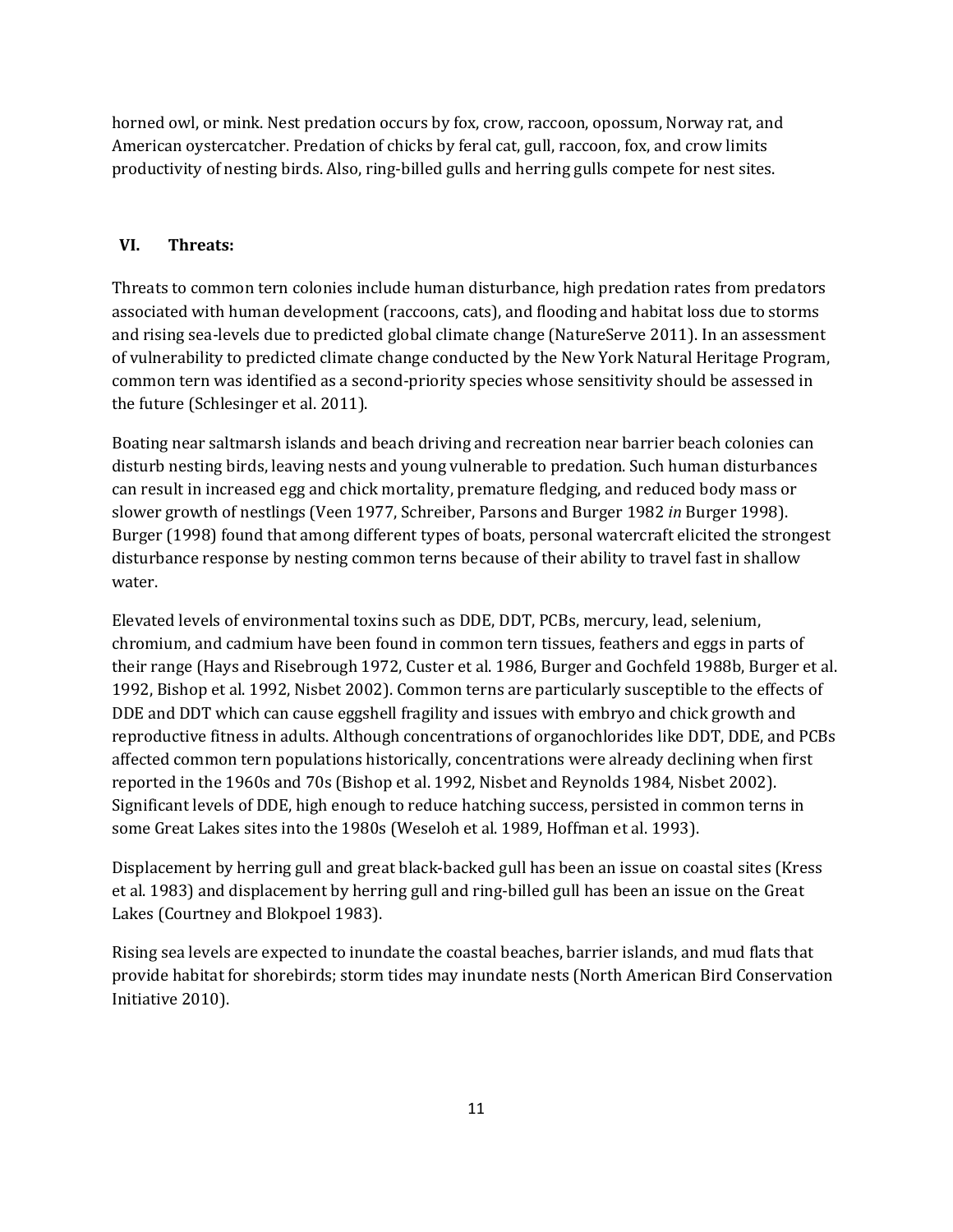# **Are there regulatory mechanisms that protect the species or its habitat in New York?**

**\_\_\_\_\_\_ No \_\_\_\_\_ Unknown \_\_X\_\_\_ Yes** 

The common tern is listed as a threatened species in New York and is protected by Environmental Conservation Law (ECL) section 11-0535 and the New York Code of Rules and Regulations (6 NYCRR Part 182). A permit is required for any proposed project that may result in a take of a species listed as Threatened or Endangered, including, but not limited to, actions that may kill or harm individual animals or result in the adverse modification, degradation or destruction of habitat occupied by the listed species.

Common tern is protected under the Migratory Bird Treaty Act of 1918. The Tidal Wetlands Act provides protection for all tidal wetlands under Article 25 of the NYS Conservation Law.

# **Describe knowledge of management/conservation actions that are needed for recovery/conservation, or to eliminate, minimize, or compensate for the identified threats:**

Common terns will make use of man-made nesting platforms and have successfully fledged young on these nesting platforms. Burger (1998) recommended that personal watercraft be restricted within 100m of nesting colonies. Conservation actions following IUCN taxonomy are categorized in the table below.

| <b>Conservation Actions</b>       |                                       |  |
|-----------------------------------|---------------------------------------|--|
| <b>Action Category</b>            | <b>Action</b>                         |  |
| Land/Water Protection             | Site/Area Protection                  |  |
| Land/Water Protection             | Resource & Habitat Protection         |  |
| Land/Water Management             | Site/Area Management                  |  |
| Land/Water Management             | Invasive/Problematic Species Control  |  |
| Land/Water Management             | Habitat & Natural Process Restoration |  |
| <b>Education &amp; Awareness</b>  | Awareness & Communications            |  |
| <b>Species Management</b>         | Species Recovery (nesting platforms)  |  |
| <b>External Capacity Building</b> | Alliance & Partnership Development    |  |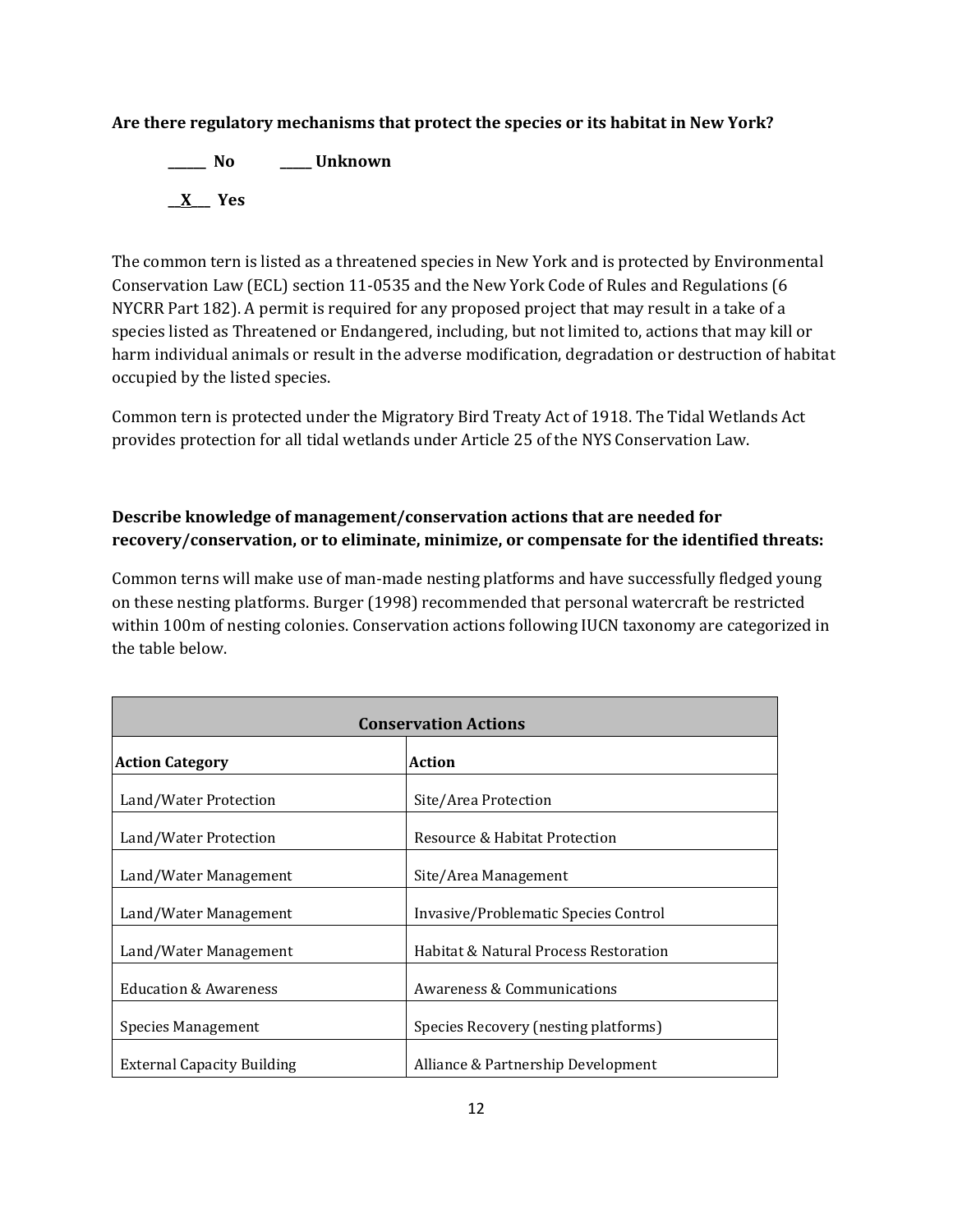The Comprehensive Wildlife Conservation Strategy (NYSDEC 2005) includes recommendations for the following actions for beach and island ground-nesting birds, which includes common tern.

#### **Easement acquisition:**

Protect nesting and foraging habitat and associated upland buffers through acquisition, easement and through regulatory constraints on development.

## **Educational signs:**

Post interpretive signage at all public nesting locations.

## **Fact sheet:**

Update Endangered Species fact sheets to reflect current status of species in New York. **Habitat management:**

- Encourage the establishment of nesting and foraging populations by protecting newly created suitable habitat produced as a result of overwash and/or breaches with symbolic fencing and posting.
- \_\_\_\_ Encourage and support a "no net increase" in shoreline armoring along Long Island bays and harbors.
- \_\_\_\_ Encourage compliance with the recommendations for habitat and recreation management contained within Federal and State Recovery Plans for beach-nesting species.
- \_\_\_\_ Encourage landowners to control predators that represent significant threats to the viability of species. Options to be considered include control of predators through contact with a licensed nuisance wildlife control person, allowing hunting and/or trapping during legally specified seasons and habitat modification to remove roosting or denning sites of nest predators. It is recommended that the mechanism for predator control by landowners be done in consultation with DEC.
- Where possible, protect nesting areas from human disturbance by posting, electric fencing and symbolic fencing. Also, control density and composition of vegetation at breeding sites to maintain suitability for nesting. Accomplish through planting of fresh spoil sites with desired species and grading and/or spoil deposition at sites where vegetation has become too dense.
	- Enhance substrate on manmade structures utilized by terns for nesting.

## **Habitat research:**

- Support and encourage habitat research projects that would help define preferred habitat in order to guide restoration efforts and focus habitat protection efforts.
- Assess beach driving activities, locations and impacts.

# **Habitat restoration:**

- \_\_\_\_ Encourage and support policies that purchase storm-damaged homes within the coastal erosion hazard area for the purposes of beach and dune habitat restoration.
- Where possible, reestablish high quality foraging habitats by either manufacturing sand flats, mudflats or overwash fans or allowing such formations to build naturally. Also, ephemeral pool creation adjacent to beach nesting habitat will be pursued.
- Where possible, nesting habitat will be expanded to create new nesting opportunities for species. This will be accomplished through dredge spoil management, input into beach renourishment projects and de-vegetation of formally suitable sites.

## **Life history research:**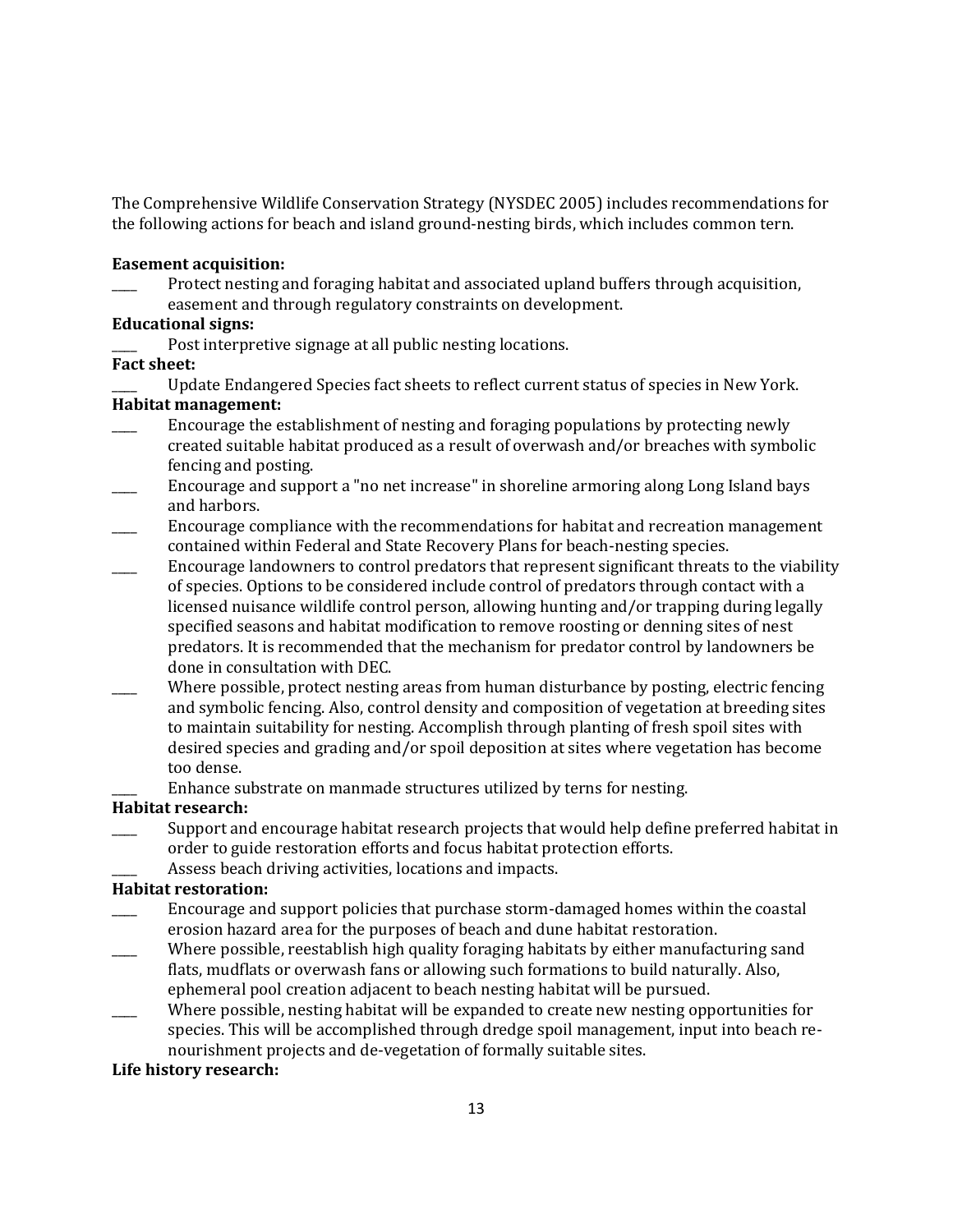\_\_\_\_ Support research that addresses priorities established in the Tern Management Handbook (Kress and Hall 2002) and similar planning documents that have been prepared through interstate and interagency working groups.

# **Other action:**

- Minimize and mitigate habitat impacts from development and public works projects by pursuing a goal of no net loss of habitat at a project location.
- Establish and/or maintain enforcement of no-work windows within breeding habitats during the breeding season (April 1 - September 1 on Long Island).
- \_\_\_\_ Educate the public on the impacts of domestic cats on birds and encourage landowners to keep their cats indoors.
	- Secure funding to initiate new beach-dependent species programs.

# **Population monitoring:**

Annual surveys will track population status at known breeding locations.

# **Regional management plan:**

Develop a long term management plan that establishes population objectives for all beachdependent breeding birds and management recommendations to achieve them.

# **VII. References**

Andrle, R.F. and J.R. Carroll, eds. 1988. The Atlas of breeding birds in New York State. Cornell University Press, Ithaca, NY.

Buckley, P.A. and F.G. Buckley. 2000. Patterns of colony-site use and disuse in saltmarsh-nesting Common and Roseate Terns. Journal of Field Ornithology 71(2):356-369.

Burger J. 1998. Effects of motorboats and personal watercrafts on flight behavior over a colony of common terns. The Condor 100: 528–534.

Burger, J. and F. Lesser. 1978. Selection of colony sites and nest sites by Common Terns Sterna hirundo in Ocean County, New Jersey. Ibis 120:433-449.

McGowan, K. J. and K. Corwin, eds. 2008. The second Atlas of breeding birds in New York State. Cornell University Press, Ithaca, NY.

NatureServe. 2011. NatureServe Explorer: An online encyclopedia of life [web application]. Version 7.1. NatureServe, Arlington, Virginia. Available http://www.natureserve.org/explorer. (Accessed: May 31, 2013).

New York Natural Heritage Program. 2011. Online Conservation Guide for *Sterna hirundo*. Available from: http://acris.nynhp.org/guide.php?id=6919. Accessed January 3rd, 2012.

Nisbet, I. C. 2002. Common Tern (*Sterna hirundo*). The Birds of North America Online (A. Poole, Ed.). Ithaca: Cornell Lab of Ornithology; Retrieved from the Birds of North America Online: <http://bna.birds.cornell.edu/bna/species/618>